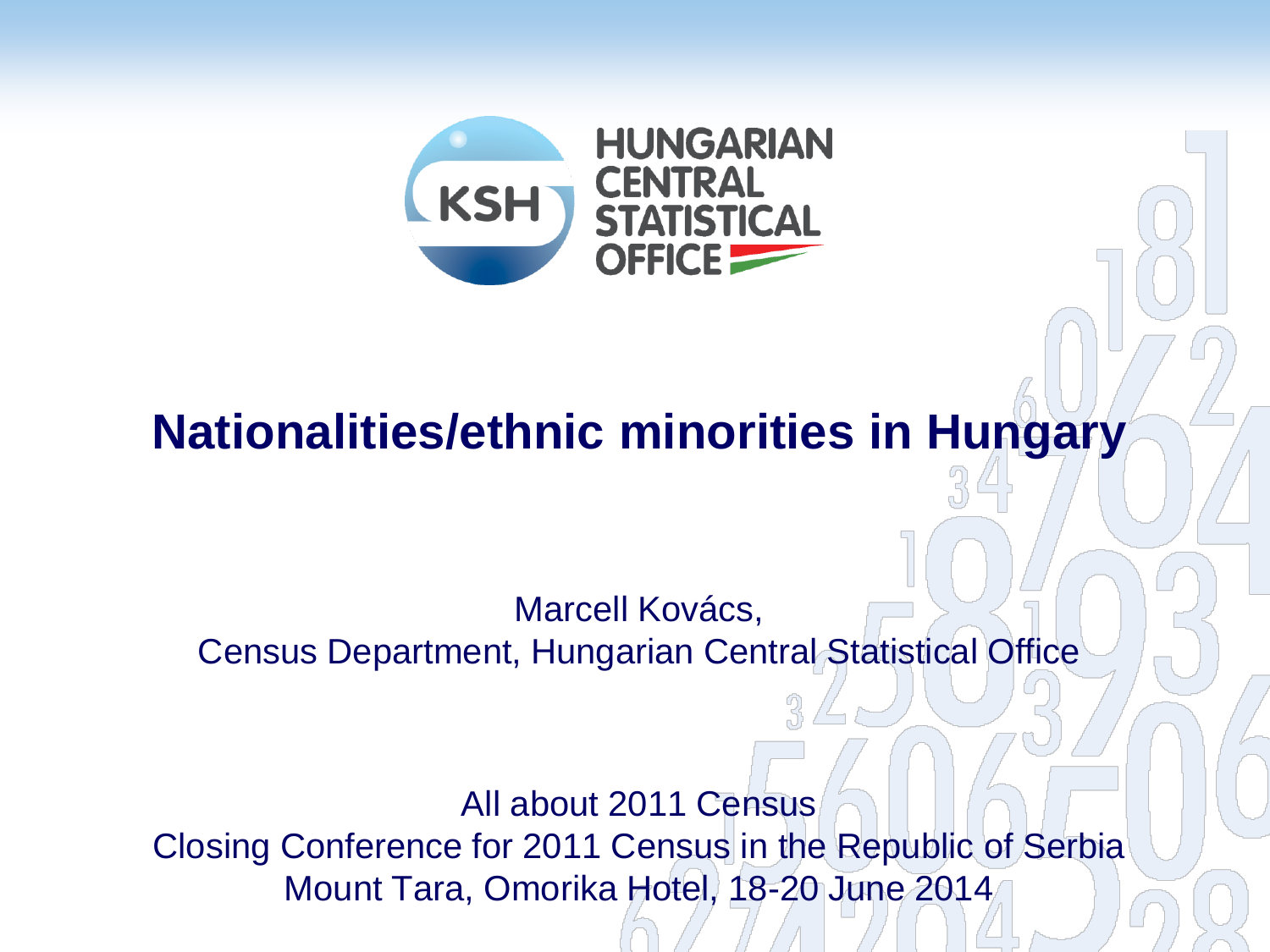

### Enumerating nationalities in Hungarian censuses

Question about mother tongue

- Since second Hungarian census in 1880
- In every census since 1880

Question about nationality

- Since 1941
- *"Without any influence and irrespectively of mother tongue"* (from the 1941 questionnaire)
- In every census since 1941 with the exception of 1970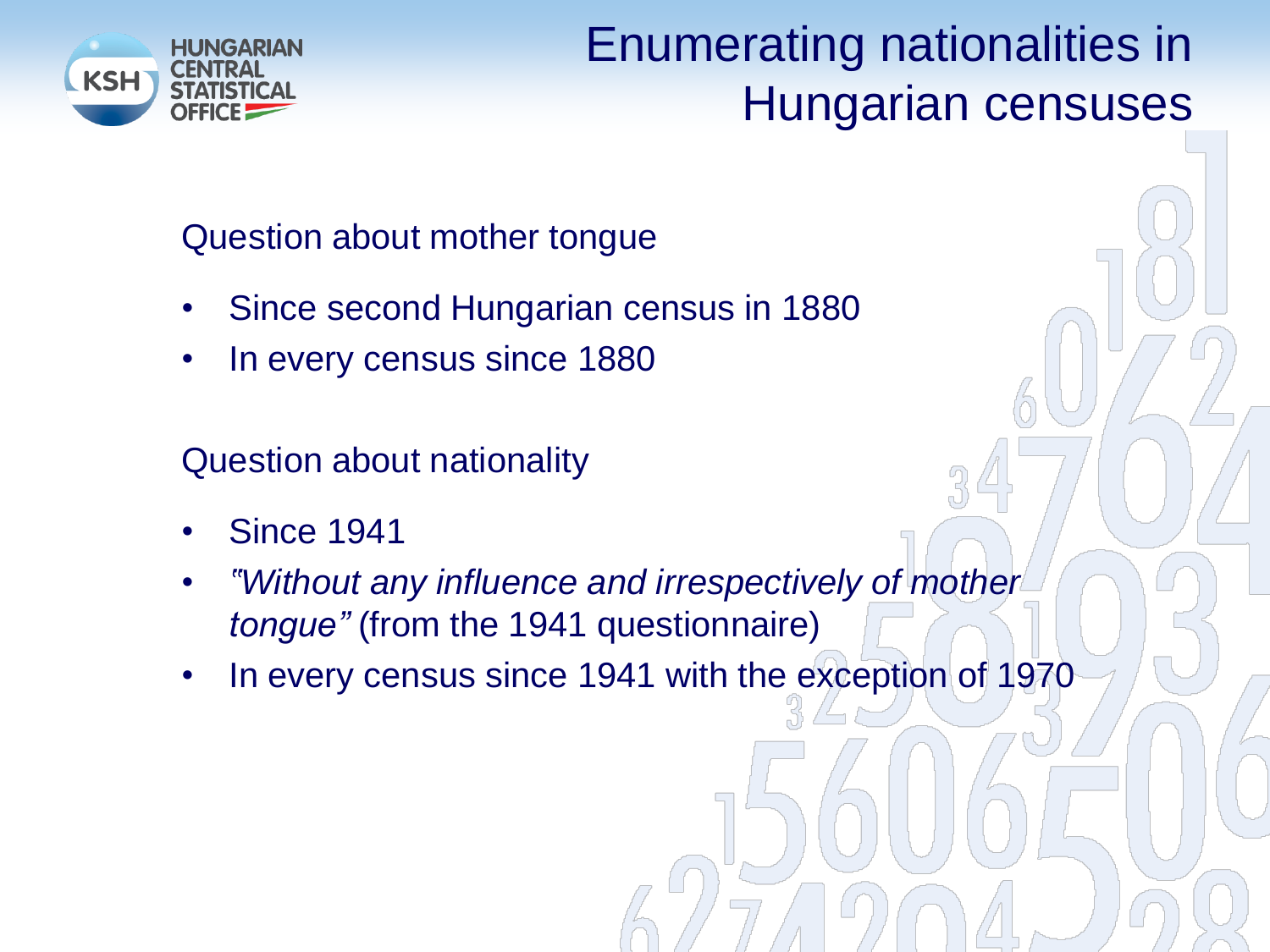

# By mother tongue, 1900-2011

#### Population by mother tongue of 13 nationalities listed in Nationality Act, 1900-2011

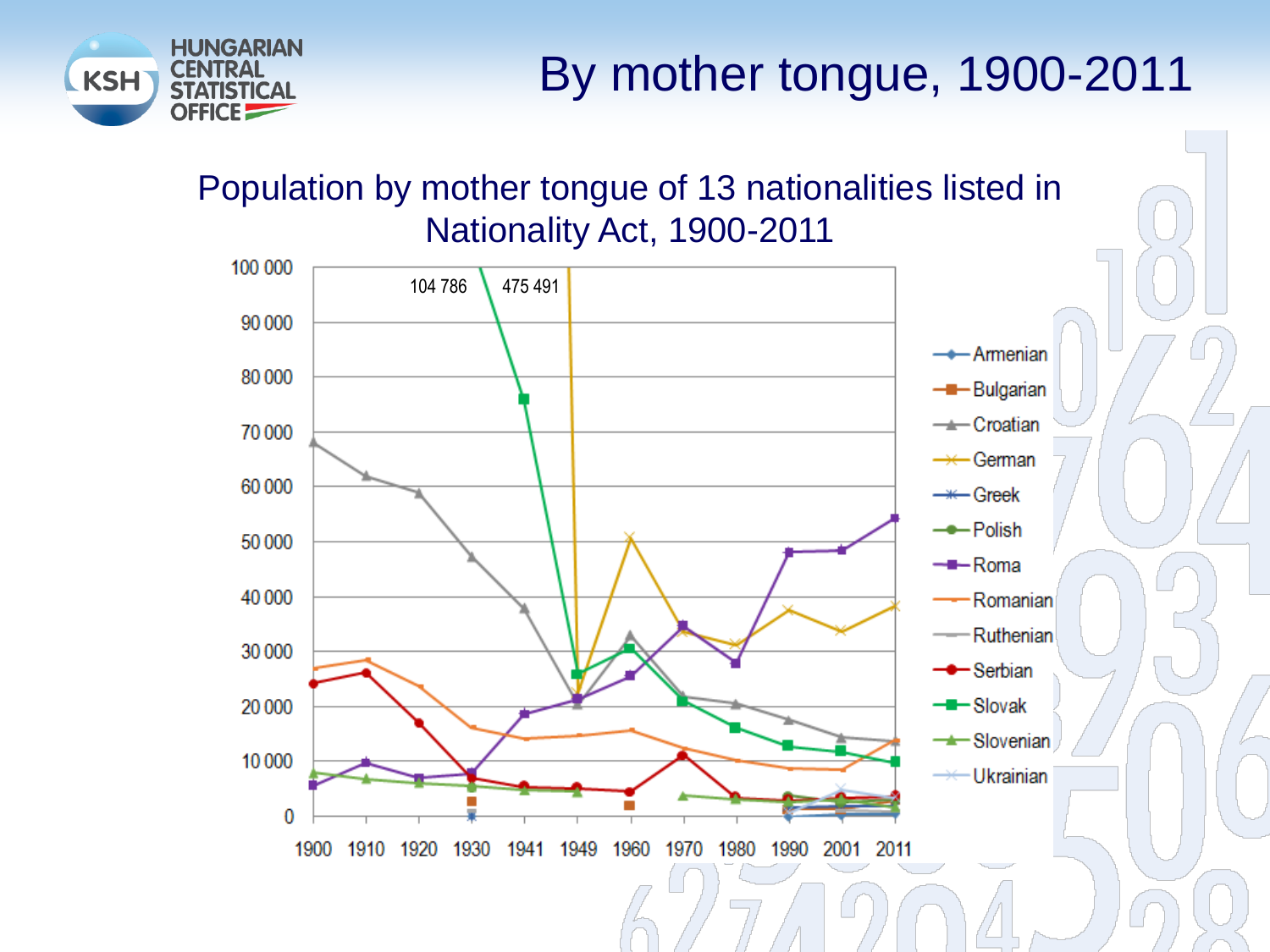

# By nationality, 1941-2011

#### Population by affiliation of 13 nationalities listed in Nationality Act, 1900-2011

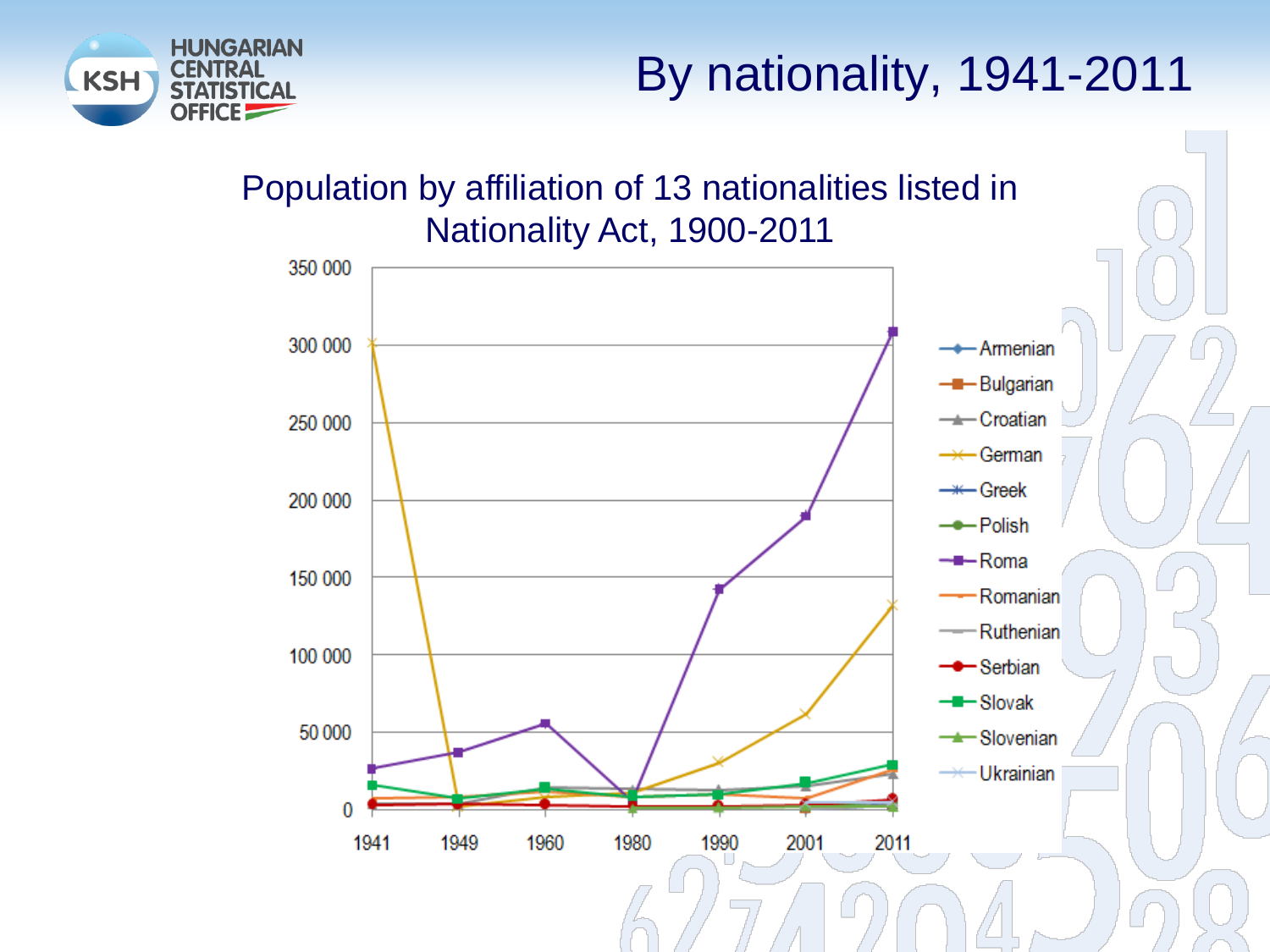

# New method of collecting nationality data in Census 2001

- In 2001 new methodology to enumerate the population belonging to a nationality/ethnic group as extensively as possible
- 4 questions about:
	- nationality
	- mother tongue
	- language spoken among family members, friends
	- cultural roots
- More than one answer possible to each to be able to declare multiple national/ethnic/cultural belonging
- Considering the personal nature of the data and following Hungarian privacy legislation, answering these questions was optional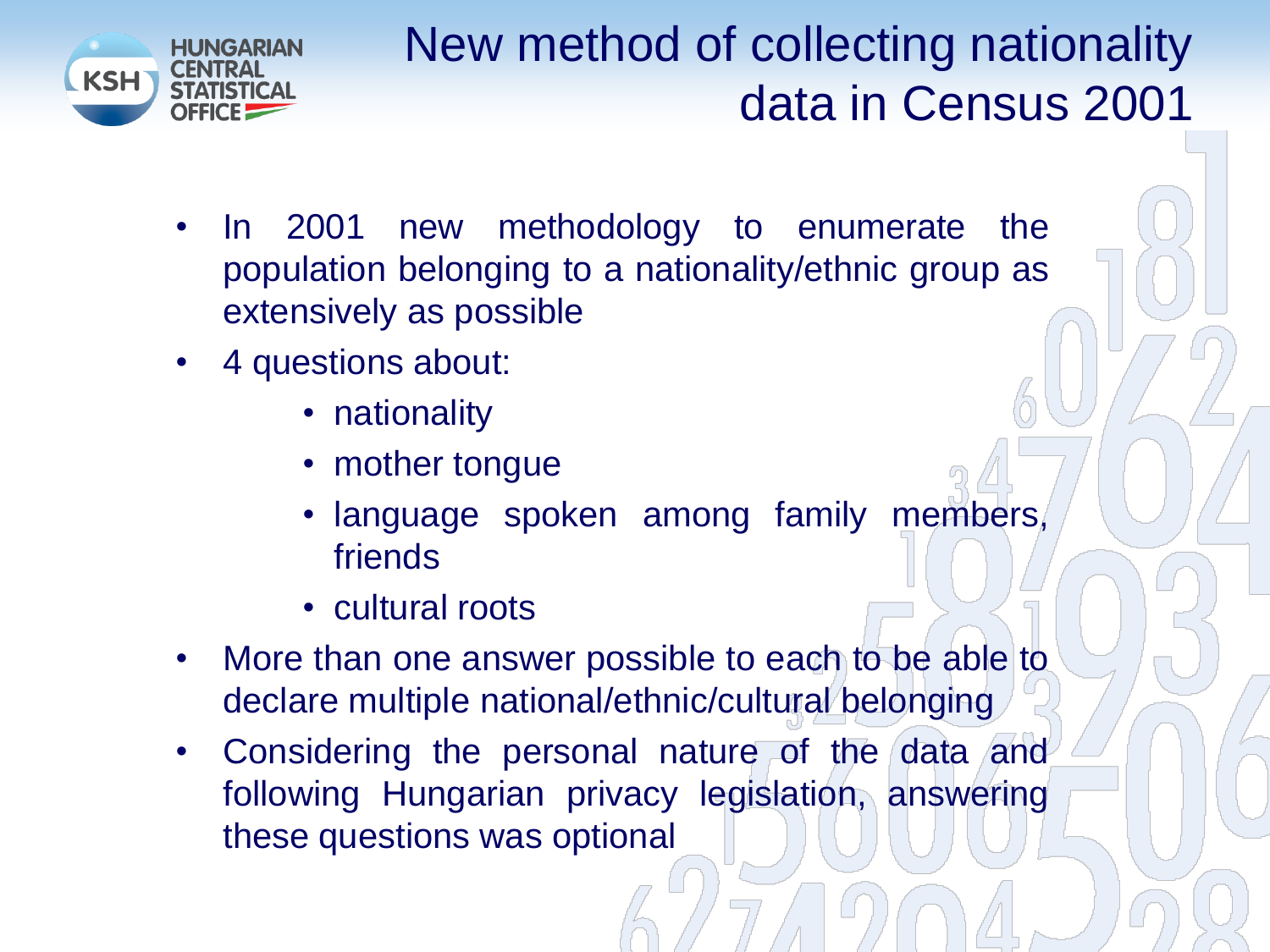### Questions in 2001



#### Questions regarding nationality on Personal Questionnaire of Census 2001 (Serbian language)

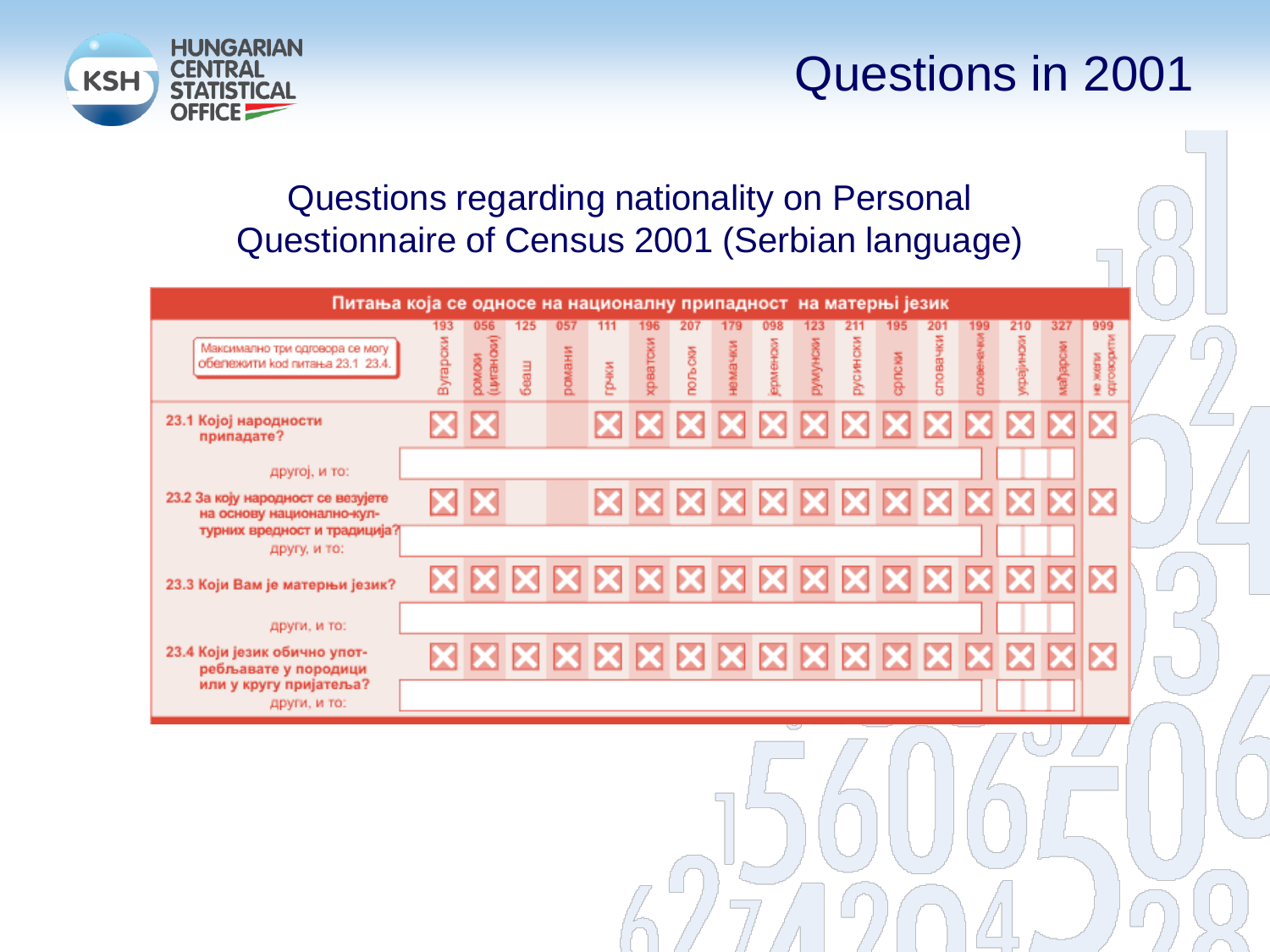

### Census 2011

- During the preparation for Census 2011 close cooperation with
	- Association of Nationality Self-Governments
	- Office of the Commissioner for Fundamental **Rights**
	- acclaimed researchers of the field
- As a result, in 2011 national/ethnic affiliation was asked once again by 4 questions but with slightly different content:
	- two separate questions about nationality
	- question about mother tongue
	- question about the language used among family members or friends
- More than one answer possible to each
- Answering was optional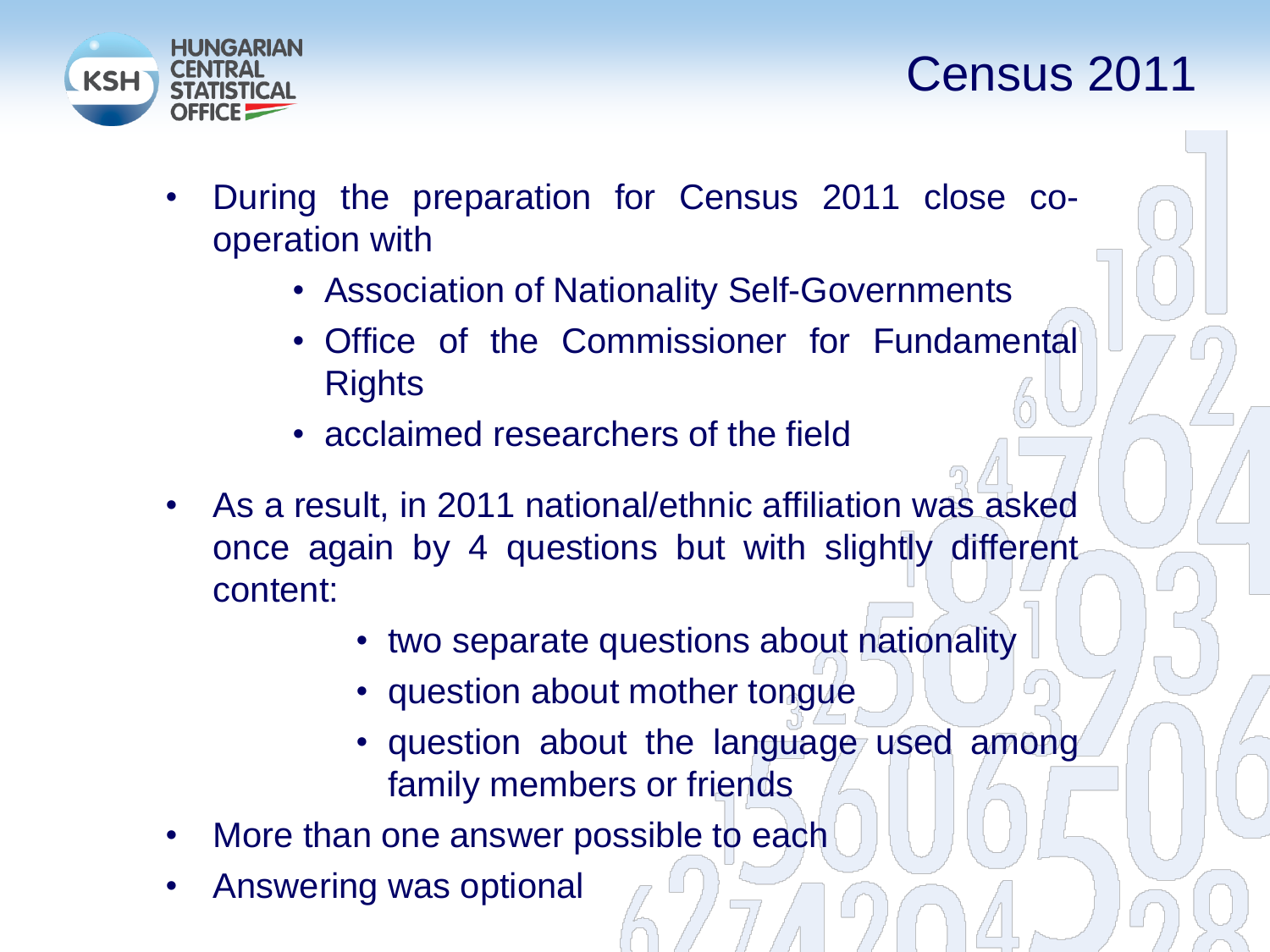### Questions in 2011



#### Questions regarding nationality on Personal Questionnaire of Census 2011 (Serbian language)

| 34. Којој народности припадате?                                                                                                                              |                                                                          |                                   | 36. Шта је Ваш матерњи језик? (могу се означити највише два |                                                                                                                                                                                            |                                   |
|--------------------------------------------------------------------------------------------------------------------------------------------------------------|--------------------------------------------------------------------------|-----------------------------------|-------------------------------------------------------------|--------------------------------------------------------------------------------------------------------------------------------------------------------------------------------------------|-----------------------------------|
| циганска (ромска)<br>пољска                                                                                                                                  | јерменска<br>румунска<br>русинска<br>словачка<br>словенска<br>украјинска | арапска<br>кинеска<br>вијетнамска | одговора!)<br>мађарска<br>циганска (ромска)<br>пољска       | јерменска<br>румунска<br>русинска<br>словачка<br>словенска<br>украјинска                                                                                                                   | арапска<br>кинеска<br>вијетнамска |
| друга, и то:<br>не жели да одговори                                                                                                                          |                                                                          |                                   | друга, и то:<br>не жели да одговори                         |                                                                                                                                                                                            |                                   |
| 35. Осим претходно означене, да ли припадате још некој народности?<br>не припада другој народности<br>циганска (ромска)<br>пољска<br>немачка<br>друга, и то: | јерменска<br>румунска<br>русинска<br>словачка<br>словенска<br>украјинска | кинеска<br>вијетнамска            | циганска (ромска)<br>пољска                                 | 37. Који језик користите обично у породичном и пријатељском<br>кругу? (могу се означити највише два одговора!)<br>јерменска<br>румунска<br>русинска<br>словачка<br>словенска<br>украјинска | арапска<br>кинеска<br>вијетнамска |
| не жели да одговори                                                                                                                                          |                                                                          |                                   | друга, и то:                                                |                                                                                                                                                                                            |                                   |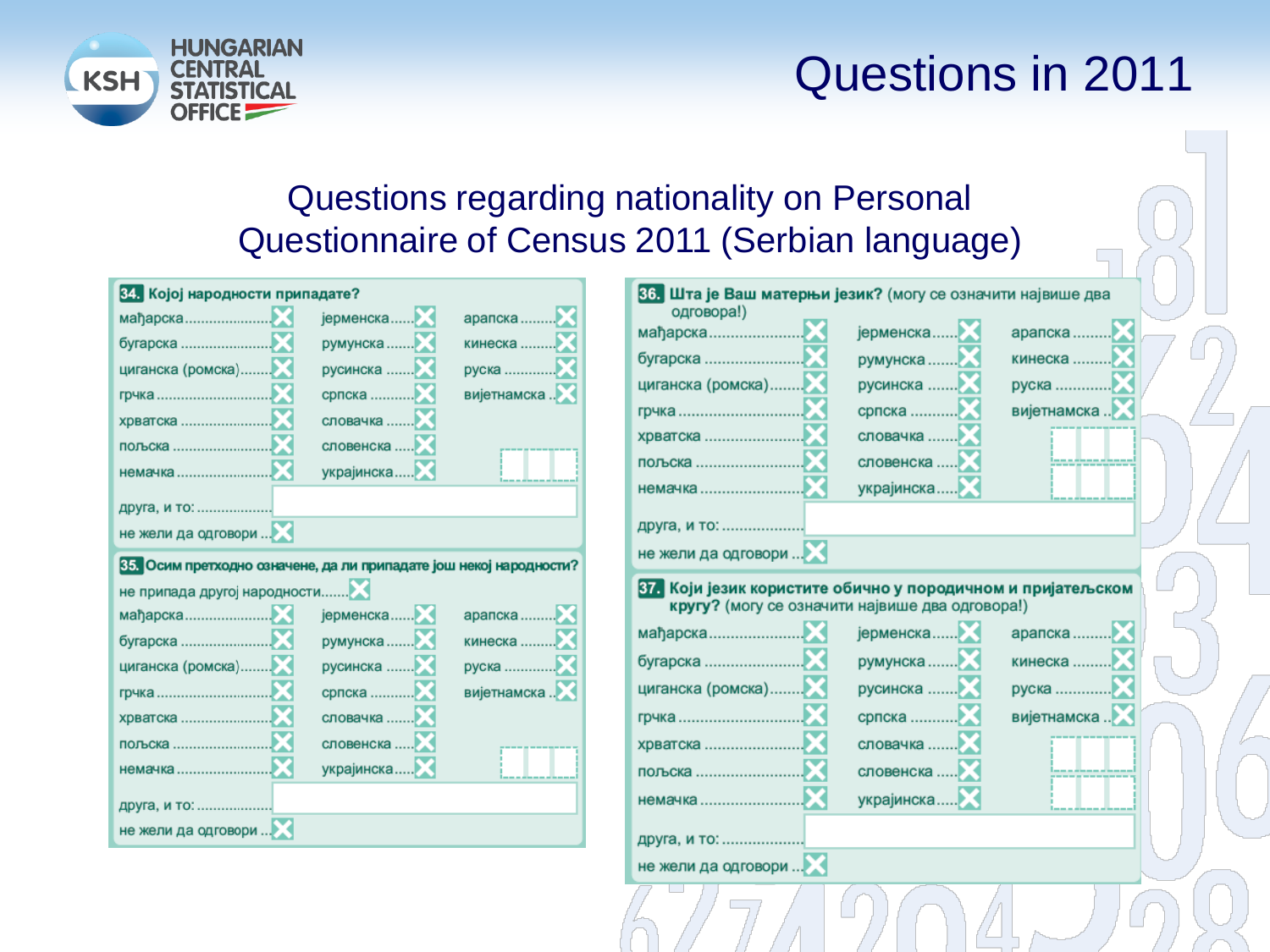

### Results of Census 2011

#### Population of 13 nationalities, 2011

|                    |                | In         |  |
|--------------------|----------------|------------|--|
| <b>Nationality</b> | <b>Persons</b> | percentage |  |
|                    |                | of 2001    |  |
| Armenian           | 3571           | 306,5      |  |
| <b>Bulgarian</b>   | 6 2 7 2        | 270,8      |  |
| Croatian           | 26 774         | 104,1      |  |
| German             | 185 696        | 154,3      |  |
| Greek              | 4642           | 70,1       |  |
| Polish             | 7 0 0 1        | 136,1      |  |
| Roma               | 315 583        | 153,4      |  |
| Romanian           | 35 641         | 241,1      |  |
| Ruthenian          | 3882           | 186,7      |  |
| <b>Serbian</b>     | 10 038         | 136,6      |  |
| Slovak             | 35 208         | 89,7       |  |
| Slovenian          | 2820           | 58,4       |  |
| Ukrainian          | 7 3 9 6        | 100,0      |  |
| <b>Total</b>       | 644 524        | 145,6      |  |
|                    |                |            |  |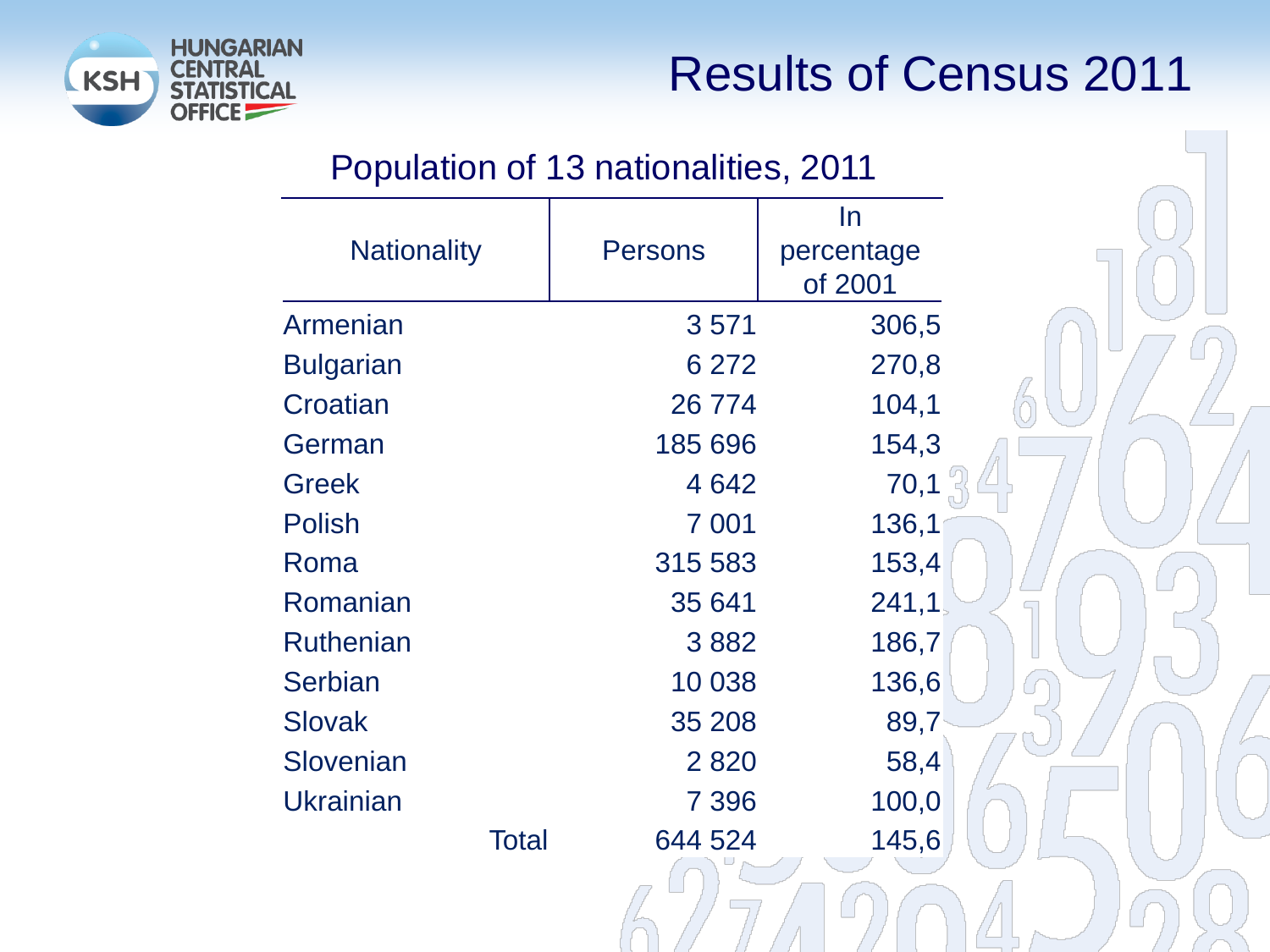### Population belonging to 13 nationalities, 2011



#### Distribution of population belonging to 13 nationalities, 2011

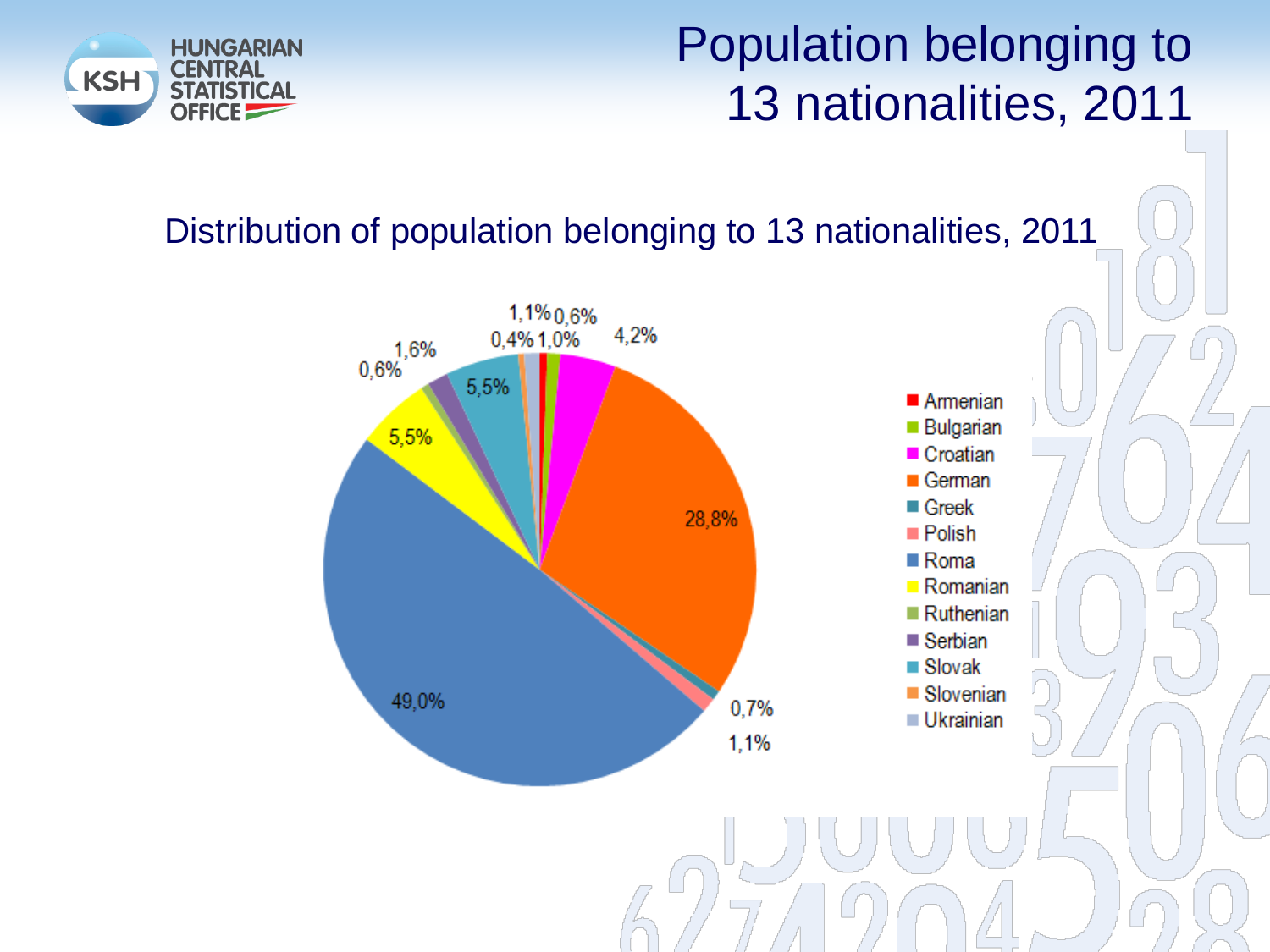



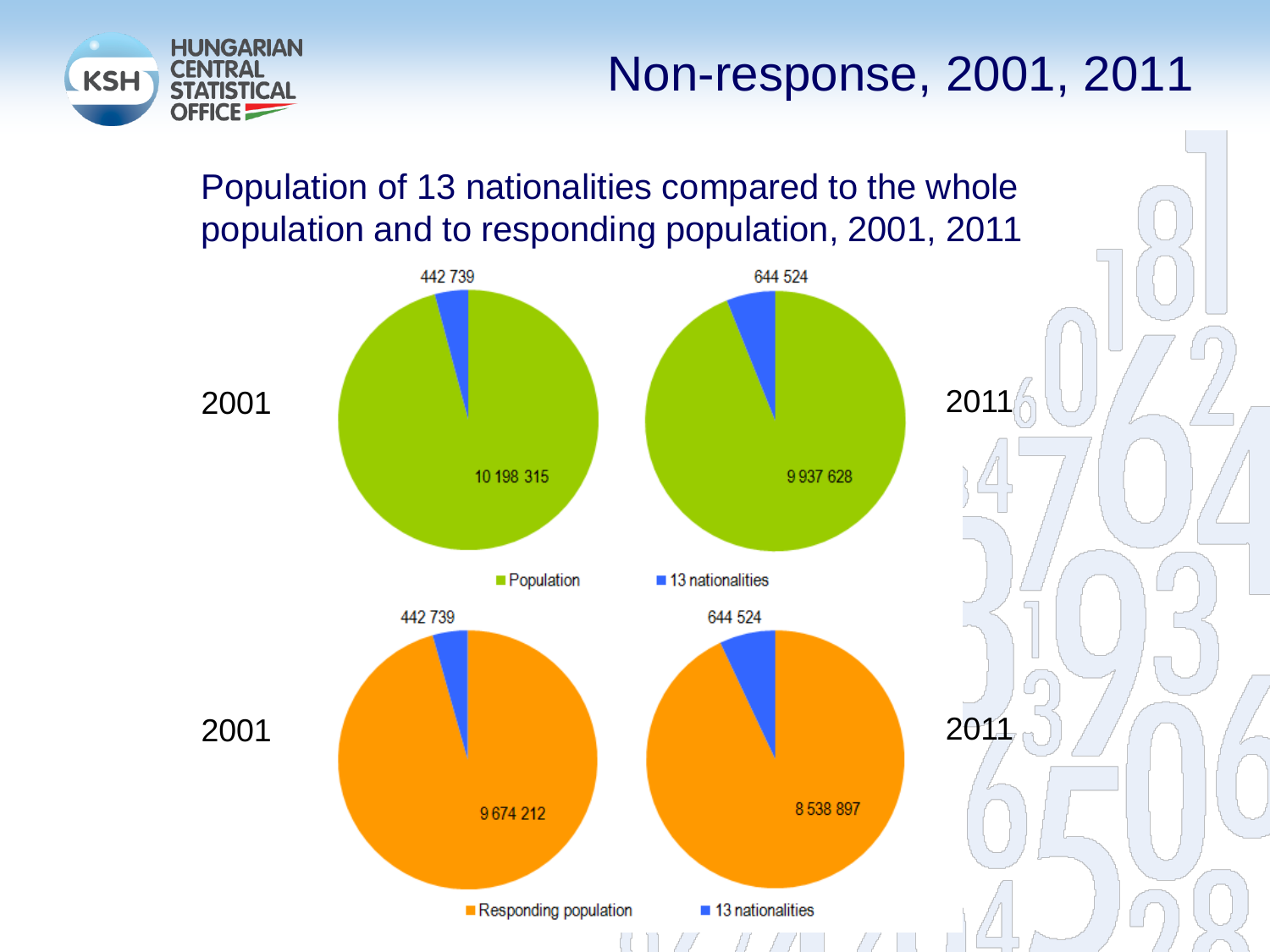

### Elements of nationality affiliation, 2001, 2011

59%

#### Population belonging to nationality by answers to certain questions, 2001, 2011

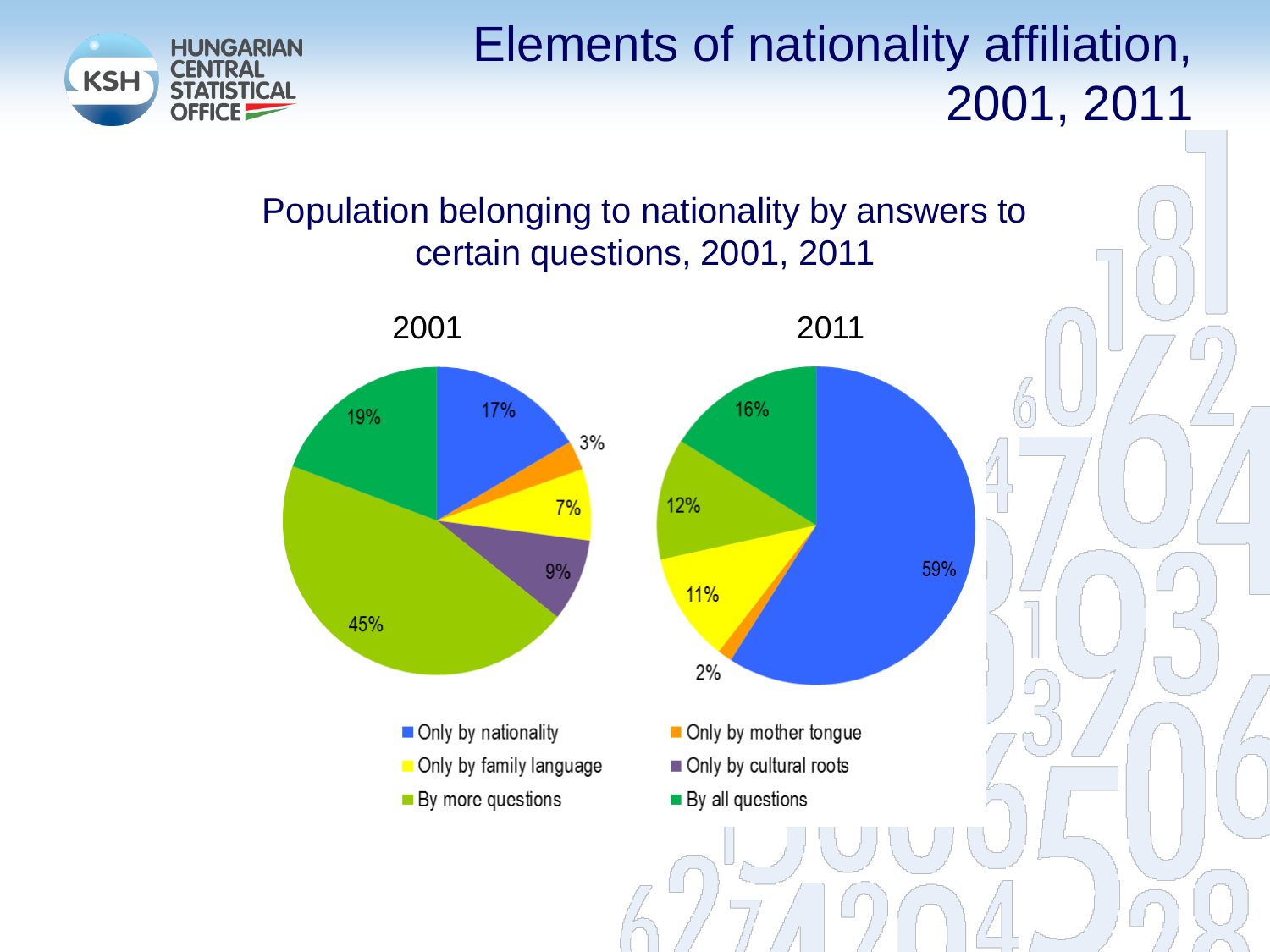

# Evaluation of the 4 question method

### Advantages

- Complex analysis of nationalities made possible
- Answers from otherwise non-responding people
- Importance of nationality affiliation is indicated

### **Disadvantages**

- Limited comparability with earlier censuses (before 2001)
- Limited comparability with other countries
- Broad group of persons belonging to a nationality belonging is possible based on only one question e.g. family language